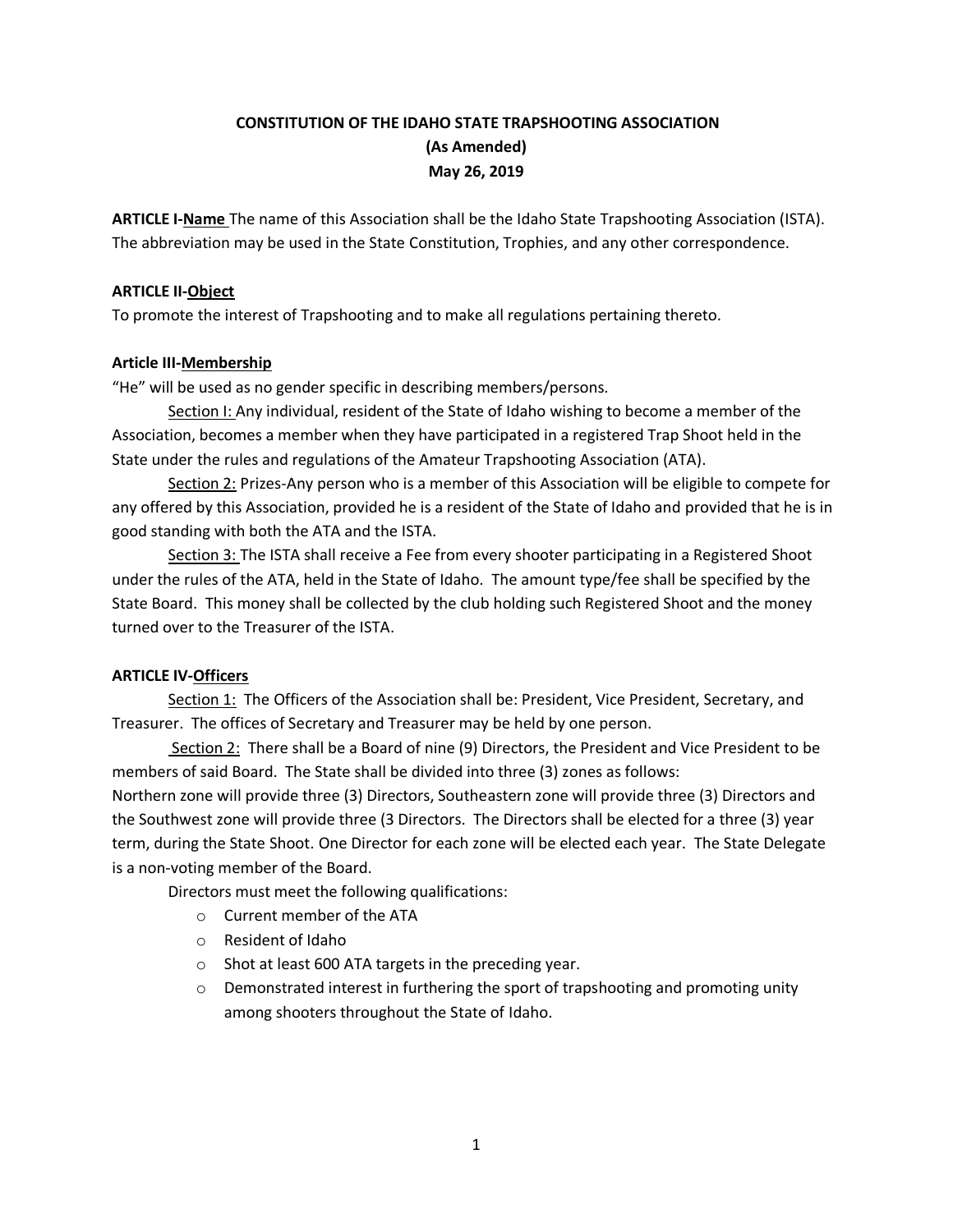Section 3: Election of Directors. A slate of Directors shall be nominated at the Annual Meeting and shall then be elected by ballot at the same meeting. The Directors then elected shall respectively hold office until the close of term. For all practical purposes, this Association shall recognize the period of the first day of June of one year to the last day of May of the succeeding year as a serving year, and officers elected shall serve during this period or until respective successors are duly elected and qualified.

Section 4: Following the election of the Board of Directors by the membership of the ISTA, the Board shall select a President, Vice President, Secretary and Treasurer, from the Board membership.

Section 5: Vacancies. Any ISTA officers' (President, Vice President, Secretary or Treasurer) position vacated on the Board of Directors shall be filled by appointment by the Board of Directors. Only a sitting Director shall be eligible to be appointed to the vacant position. If an ISTA Directors' position is vacated, that position shall be filled (within 30 days) from the said zone by the Board of Directors and shall finish out the term.

Section 6: The State Delegate shall be elected by ballot at the Annual Meeting of the Association and shall be considered a non-voting member of the Board of Directors. The State Delegates duties will be as specified by the ATA.

#### **ARTICLE V-Duties**

Section 1: The President. It shall be the duty of the President to preside at all meetings and to call special meetings whenever he shall deem necessary; to vote at the election of officers and in cases where there is an equal vote, he shall cast the deciding vote; he shall appoint all committees unless otherwise directed; he shall assemble the Board of Directors whenever he deems it necessary and shall preside at the meetings thereof. He shall also perform such other and additional duties as are consistent with his office.

Section 2: The Vice President. It shall be the duty of the Vice President to perform the duties of the President in his absence and to act as a member of the Board of Directors.

Section 3: The Secretary. It shall be the duty of the Secretary to keep an account of all the proceedings of the Association in a book obtained and maintained for that purpose; to receive and reply to all communications and to maintain files of the same. He shall deliver to his successor in the office, all records of the Association in his possession within sixty (60) days after being advised of the name and address of said successor. He shall maintain, during his term in office, a record of registered shoots held in the State of Idaho under the rules of the ATA. All ISTA meeting minutes, including specific information, a current copy of the ISTA Constitution, etc. Shall make available to any ISTA member requesting such information within thirty (30) days of a written request.

Section 4: The Treasurer. The Treasurer shall receive and hold all funds of the Association and disburse the same as he may be authorized to do by any vote of the Association, the Board of Directors or the President. He shall keep a correct record and detailed account of all monies received and disbursed by him or by any committee duly authorized by the Association. He shall report at each Annual Meeting or whenever required by a vote of the Association, a full statement of all receipts and disbursements during the year. The annual salary of the combined office of the Secretary-Treasurer shall be Seven Hundred Fifty Dollars (\$750.00) per year.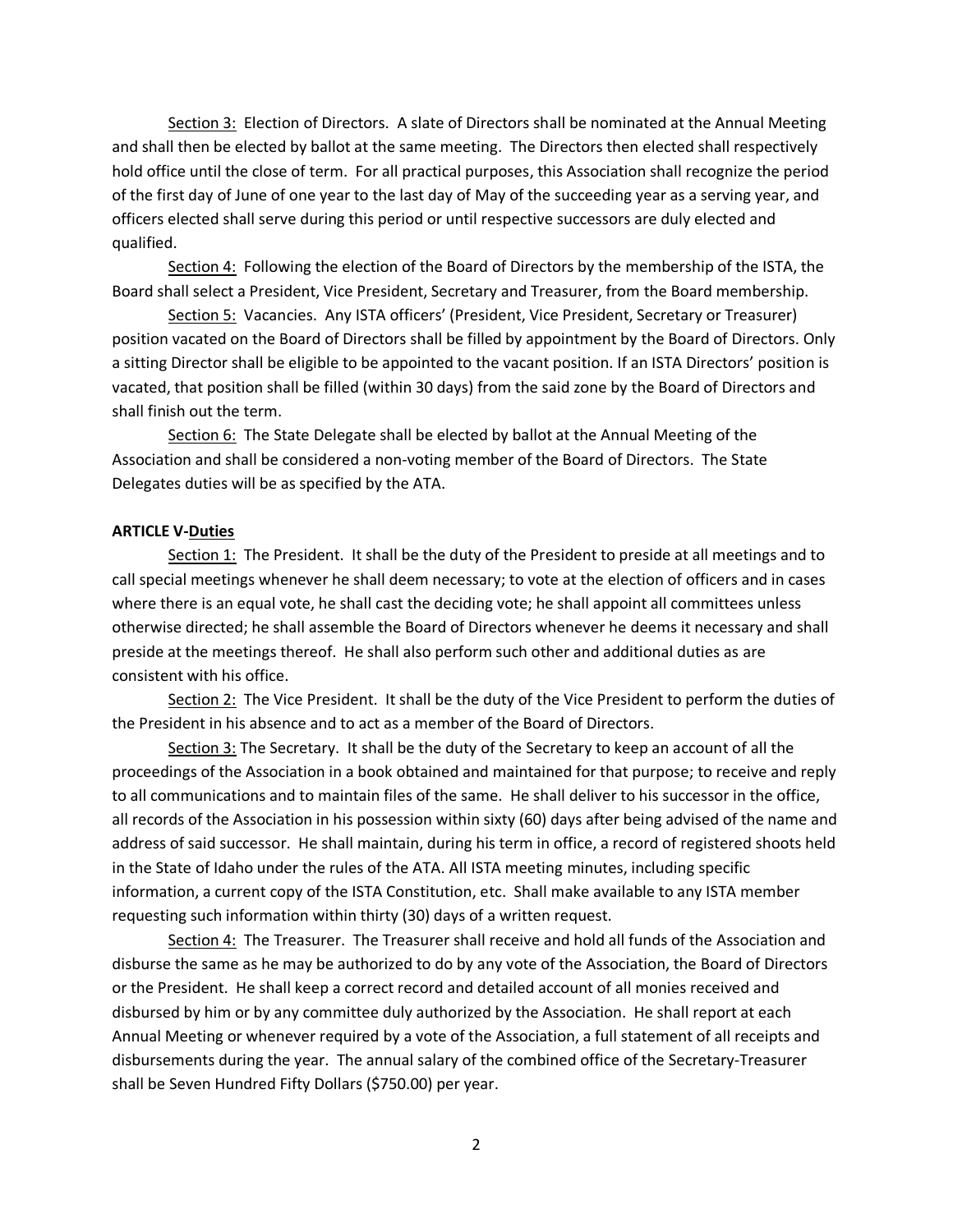Section 5: The Directors. The Board of Directors shall act as an executive committee and shall have a full charge of all matters connected with the business and welfare of the Association and shall report at each meeting of the Association what, if anything, has been done by them in behalf of the Association since the last meeting. The Board of Directors shall act as a legislative committee and shall have charge of all matters relating to the Association; however, this provision does not exclude the right of the Association to provide by resolution for the appointment of a special legislative committee. Five Directors shall constitute a quorum for the transaction of business.

#### **ARTICLE VI-Meetings**

Section 1: Annual Meeting. The Annual Meeting shall be held during the Idaho State Shoot and the day and time shall be specified in the program of the tournament, consistent with the ATA rules.

Section 2: Board Meetings. The Board of Directors shall meet at least three (3) times a year. Special Meetings may be called by the President, provided that sufficient notice is given in advance so the Board members may have time to attend.

Section 3: Any meeting may be adjourned by majority vote.

Section 4: Voting. Voting on all matters, in all meetings, shall be done by ballot if a request is made to do so. Only ISTA members are allowed to vote on the business of the organization. Membership is established by residence in Idaho and ATA target shooting history prior to attendance at the annual meeting. Proof of current membership can be determined by any format that demonstrates a person is a member in good standing of the ATA and ISTA, and resides in Idaho, including but not limited to current average card, a current year ATA receipt of paid membership for Idaho residents who have shot any ATA targets in the past, life membership card, and acknowledged paid membership in the software program used to enter shooters into the annual event. The format of the proof of membership can be paper or electronic. If there are questions about legitimacy of membership the Board of Directors will be requested to make a ruling. Only one vote may be cast per person; there is no proxy or absentee voting allowed. Eligibility to vote for state delegate will be consistent with the ATA requirements.

#### **ARTICLE VII-State Shoot**

Section 1: The annual State Shoot shall rotate between the two qualifying clubs in Idaho equally: 1 year in Boise, 1 year in Pocatello. In the event three or more clubs in the state should meet the qualifying requirements a rotation including the additional club(s) would be initiated. Then qualifying clubs would rotate equally unless there is an exception made because of financial agreements, club failure to meet requirements or club inability to host the shoot**.** 

Section 2: Qualifying Club. The Club must provide:

- a. A minimum of twelve (12) Traps
- b. An adequate Clubhouse facilities to accommodate the Annual Meeting, cashiering and sanitary facilities
- c. Food Service facilities.
- d. Clubs that host the Idaho State shoot must offer at least 3 days and at least 600 registered targets of Certified ATA events each target year, including the target year prior to hosting the ISTA State Shoot. The days and target count of the Idaho State